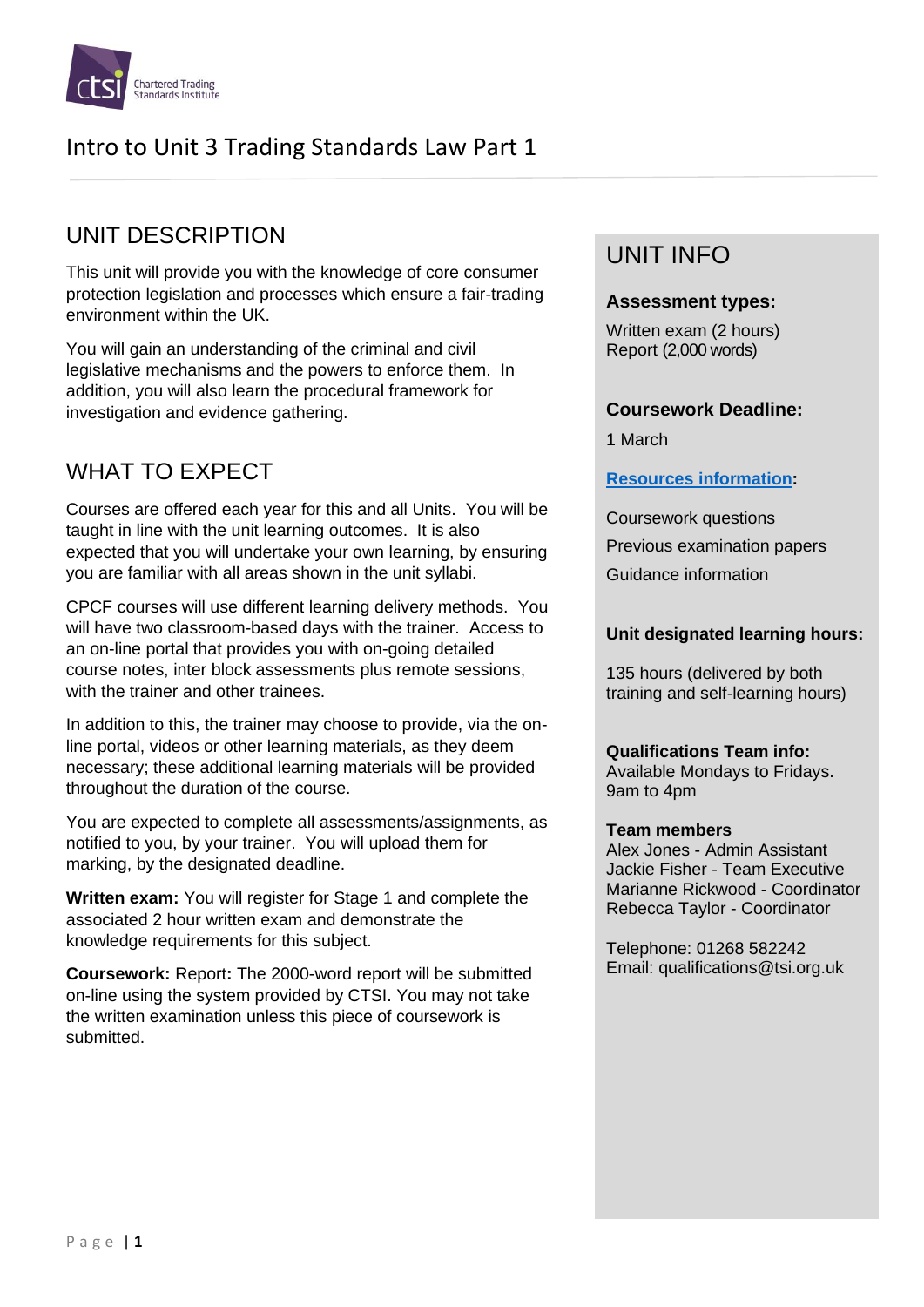

## CLASSIFICATION OF MARKS

All examinations are marked out of 100% and with a pass mark of 40%.

On passing an examination/coursework you will be graded with the following classifications: Distinction, Merit and Pass.

All effort should be made to gain the highest mark possible throughout the examining process.

## CPCF REGULATIONS AND POLICIES

All forms of assessment fall within strict regulations and you must ensure you understand and adhere to all regulation requirements.

The regulations that cover all aspects of the CPCF qualifications can be found on our website:

<https://www.tradingstandards.uk/practitioners/training-development/qualifications-resources#stage1info>

Please ensure you are familiar with all aspects within the regulations, taking particular notice of any area relating to examinations, coursework and deadlines.

CTSI will publish announcements surrounding the CPCF qualification from time to time. These are found here:

[https://www.tradingstandards.uk/practitioners/training-development/qualifications](https://www.tradingstandards.uk/practitioners/training-development/qualifications-resources#announcementsupdates)[resources#announcementsupdates](https://www.tradingstandards.uk/practitioners/training-development/qualifications-resources#announcementsupdates)

It is important that you are aware of any notifications provided by CTSI throughout the year to ensure you are meeting any/all requirements that the Executive or the Qualifications and Awards Board have put out.

## GOVERNANCE

For more detailed information on the governance of the CPCF, you will find this within the regulations. Below outlines the governance structure approved by CTSI Council.



| <b>Classification</b> | Marks   |
|-----------------------|---------|
| Distinction           | 70-100% |
| Merit                 | 60-69%  |
| Pass                  | 40-59%  |
| Fails                 | 0-39%   |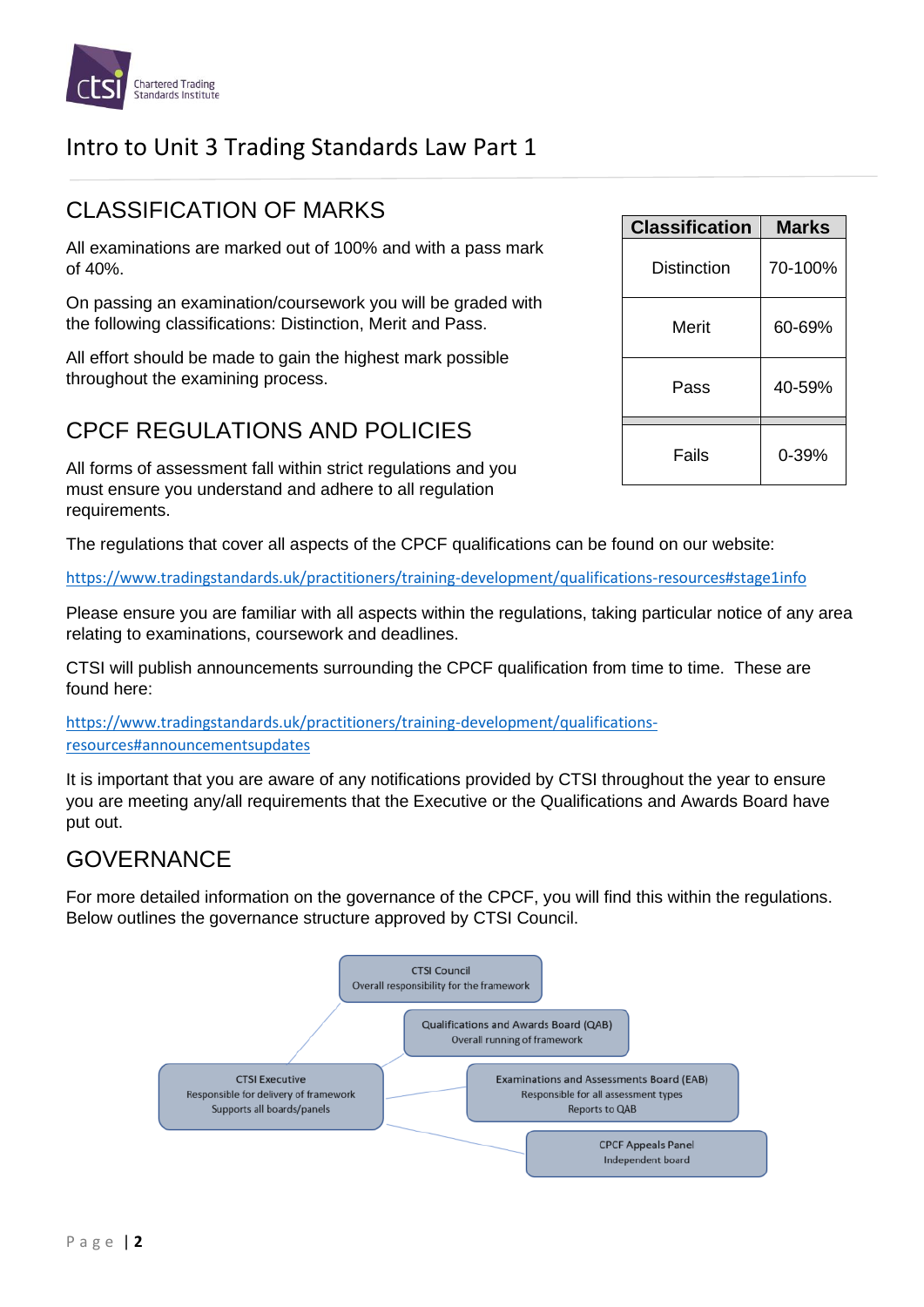

## UNIT SYLLABI

NOTE: The legislation outlined in this syllabus is not an exhaustive list. Candidates will be required to answer questions in accordance with this syllabus.

The examiners may expect candidates to show knowledge of legislation which is in existence but not in force, (ie Acts which have not finally been enacted, or Regulations which have not reached their commencement date) if it is directly and significantly relevant to the subject-matter of the examination

### **Learning Outcomes:**

At the end of this module, the student will be able to:

- Identify and understand the key UK consumer protection legislation that regulates the fairtrading environment.
- Explain due diligence and case law which has assisted with interpretation of the concept.
- Understand the legislation which governs the activities of an investigation, both civil and criminal.
- Understand the controls on disclosure of information when conducting an investigation.

### **Indicative areas of study**

The range, extent and limitations of enforcement powers; statutory defences and relevant case law.

The legislative requirements and associated guidance which govern the conduct of an investigation into common fair-trading breaches.

The following terms have been used to indicate the level of knowledge required in each element;

**Detailed:** To an in-depth level, and with a fine degree of distinction between the various concepts

**Working:** The ability to apply the areas of knowledge to a trading standards environment

**Basic:** Having an awareness of relevant legislation, organisations and concepts

Assessments will reflect the requisite level of knowledge in each given area of the syllabus.